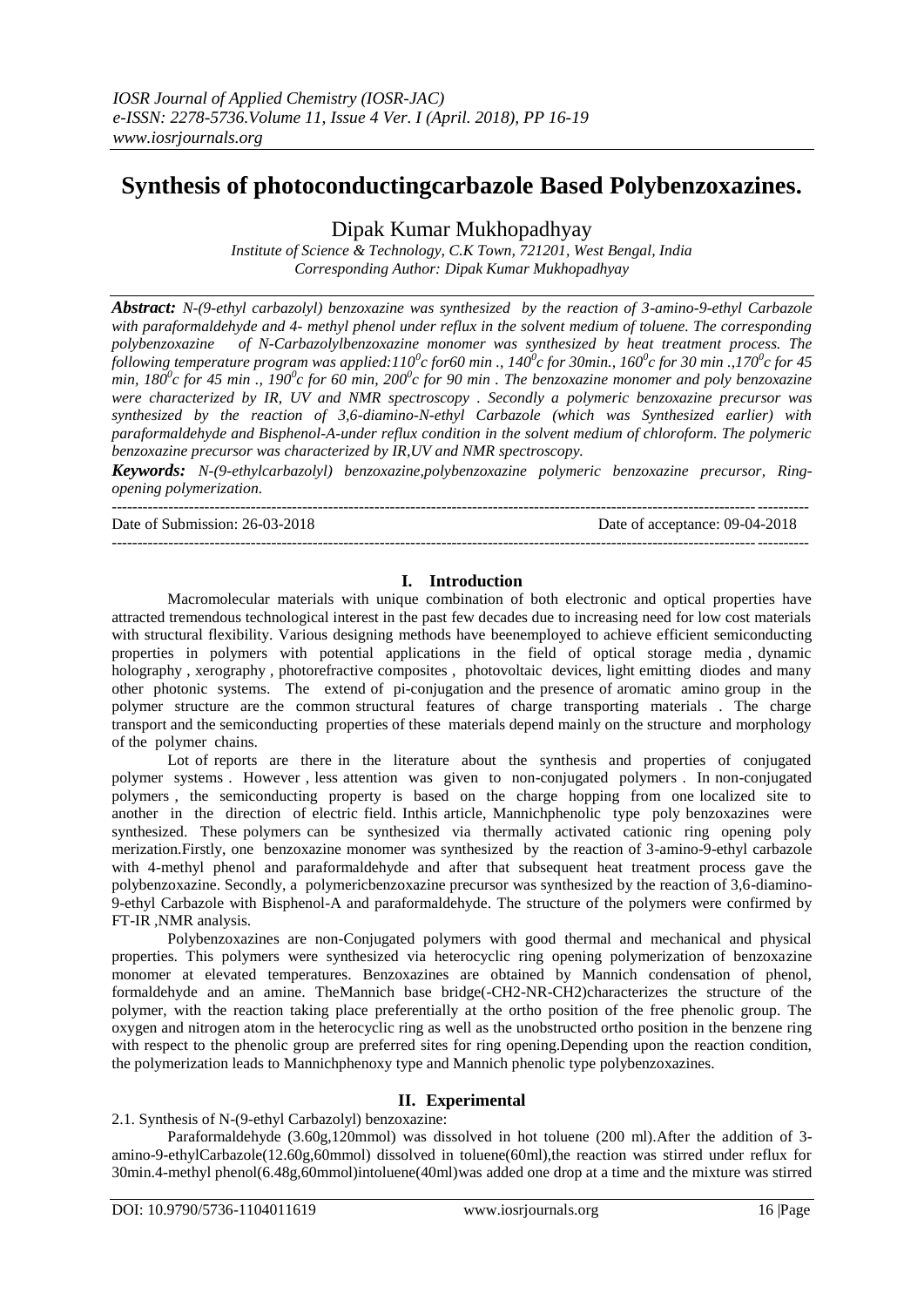under refux for further 18 h . The reaction was cooled down to room temperature, and the solvent was evaporated under reduced pressure. The resulting solid was dissolved in chloroform and washed with anaquous basic solution (NaOH 1 M, 3x100ml)andwater.The organic fraction was dried with anhydrous sodiumsulphate and the solvent was removed under reduced pressure.

2.2. Polymerization on N-(9-ethyl carbazolyl) benzoxazine monomer:

N-(9-ethyl Carbazolyl)benzoxazine monomer was placed in a silicon mold and the following temperature program was applied:110<sup>o</sup>c for60min, 140<sup>o</sup>c for 30 min,160<sup>o</sup>c for 30 min, 170<sup>o</sup>c for 45 min, 180<sup>o</sup>c for 45 min,190 $^{\circ}$ c for 60 min, and 200 $^{\circ}$ c for 90 min.

2.3. Synthesis of polymeric benzoxazine precursor:

3,6-diamino-9-ethyl Carbazole(0.9 g4mmol),Bisphenol-A(0.912 g4mmol),paraformaldehyde(0.48 g, 16 mmol)were dissolved in 60ml of chloroform in a 250 ml three-necked round bottom flask equipped with a mechanical stirrer, a reflux Condenser and a thermometer. The reaction temperature was then raised to  $110^{\circ}$ c ina oil bath. The reaction time is 6h to obtain the polymer. The reaction mixture was filtered and then liquid phase was concentrated and precipitated in methanol.

#### **III. Result and Discussion**

At first , the monomer namely N-(9-ethyl Carbazolyl) benzoxazine was synthesized in single stage by reacting stoichiometric amount of 3-amino-9-ethyl cerbazole, paraformaldehyde and 4-methyl phenol under reflux in the solvent medium of toluene. Then the benzoxazine monomer was polymerized in a silicon mold by succissve heat treatment process.The formation of benzoxazine monomer and its polymer were confirmed by spectral analysis. The temperature for polymerization was raised maximum up to 200c. Generally the polymerization of benzoxazine monomer can yield two types of polymer structure depending on the atom that is performing the nucleophilic attack on the electrophilic methylene group (NCH2O). An attack by phenolic oxygen initially yields N,O-acetal linkages(phenoxy type structure0, which can then rearrange into Mannich type structures exhibiting free phenolic units (phenol-type structure).In contrast ,an attack by a phenolic carbon(ortho position in benzoxazine) directly results in phenolic type structure. The main driving force for ring- opening polymerization is the ring stress relief caused by the opening of the distorted 6-membered oxazine ring. Here, ring opening polymerization is achieved simply by heat treatment process with out any catalyst and initiators. Monomer sample were polymerized by applying a stepwise temperature program to avoid the localized over heating of the sample upon exothermic curing.The synthetic route of benzoxazine monomer and polybenzoxazine was depicted in scheme-I

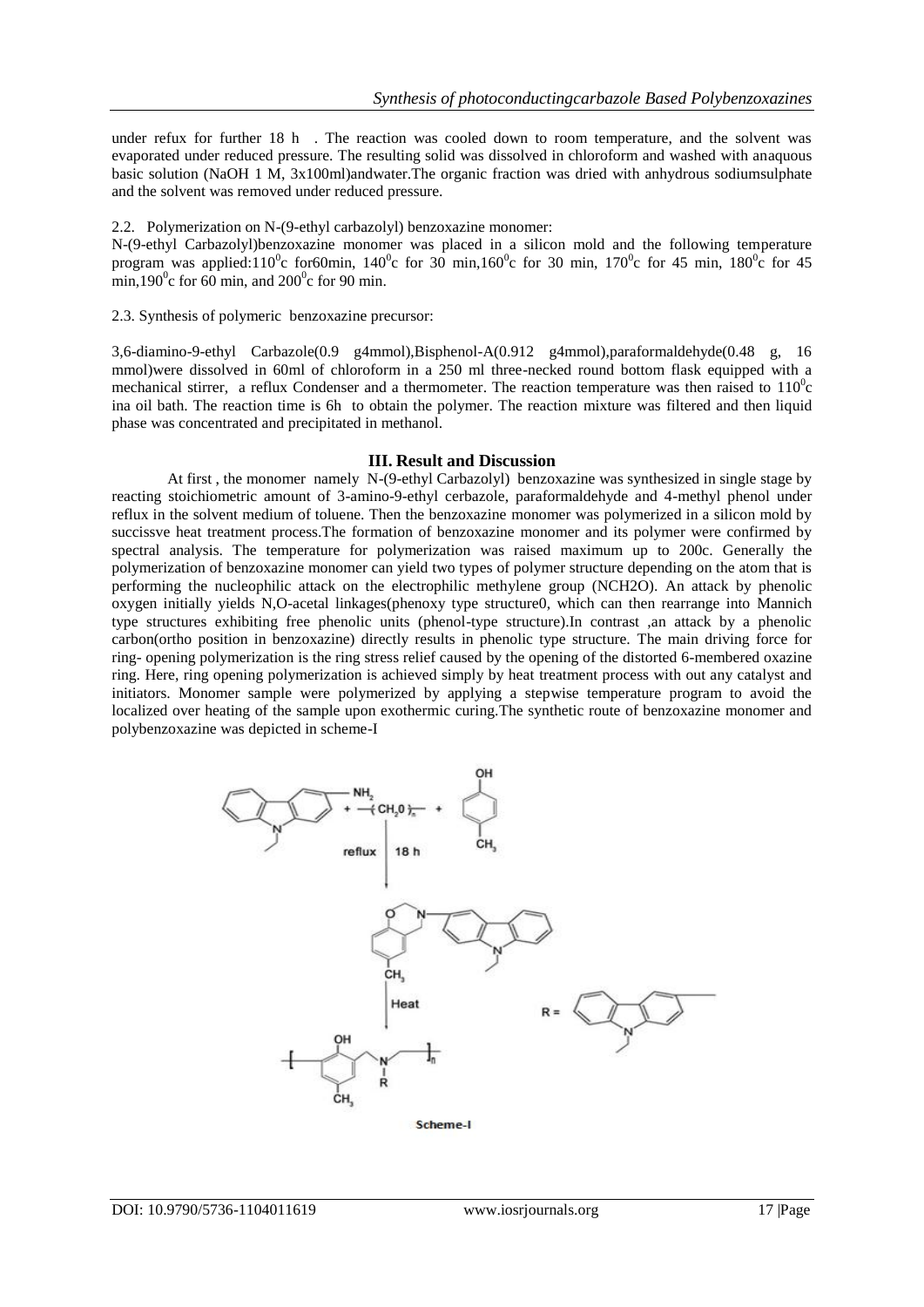Secondly, polybenzoxazine precursor containing cyclic benzoxazine group in the backbone was synthesized by reacting 3,6-diamino-9-ethyl Carbazole (which was synthesized earlier), paraformaldehyde and Bisphenol-A under reflux in the solvent medium of chloroform. The polymeric precursor was confirmed by Spectral analysis. The synthetic route of the polymeric precursor was depicted in scheme-II



## Scheme-II

The polymerization of benzoxazine monomer proceded via the formation and propagation of oxonium ion centres. The reaction involves nucleophilic attack of benzoxazine monomer on the oxonium ion. The presence of hetero atom in the ring provides potential sites for initiation and propagation of reaction by ring opening. If the monomer contains two different types of hetero atom, the preferred site will be the one with high negative chargedistribution. The strained conformation makes the monomer to nundergo cationic ring opening polymerization. Hence, the polymerization involves nucleophilic attack of monomer on either the oxygen or nitrogen sites. The attack on the oxygen and nitrogen propagation sites lead to phenolic type polybenzoxazine structure. The polymers are soluble in most of the organic solvents.

The charge transporting polybenzoxazine can be made absorptive and photoconducting in the spectral region of He-Ne laser beam (632nm) by the addition of small amount of (0.2wt%)TNF, as charge generator molecule.TNF molecule will form a C.T. complex with high electron rich carbazole ring, and therefore, a charge is generated which will move through the polymer chain. Moreover, photocurrent can be increased by doping the polymer with T N F . A photorefractive system based on charge transporting host polybenzoxazine can be developed by using a second order N L O chromophore (DR-1) and the charge generating molecule, T N F and charge transporting plasticizer(ECZ).

## **IV. Conclusion**

This article has summarized the novel synthesis of Polybenzoxazine of Carbazolemoiety. The benzoxazine monomer and its polymer were characterized by FT-IR spectra. In this article two types of polybenzoxazine were synthesized. At first, one benzoxazine monomer was synthesized by treating 3 amino-9-ethyl Carbazole, paraformaldehyde and 4- methyl phenol and subsequently the benzoxazine monomer was polymerized by heat treatment process. Secondly, a cyclic polybenzoxazine Precursor was synthesized by reacting 3,6-diamino- 9-ethyl Carbazole, Paraformaldehyde and Bisphenol-A. Polybenzoxazine show good photoconducting property when it was doped with charge generator like TNF. In this case electron rich Carbazolecentre form a charge transfer complex with strong elcetron acceptor T N F . A good photorefractive system Can be developed by conjugation with a second order non-linear optical chromophore (DR-1), charge generator( $T \nvert N$  F) and plasticizer (ECZ).